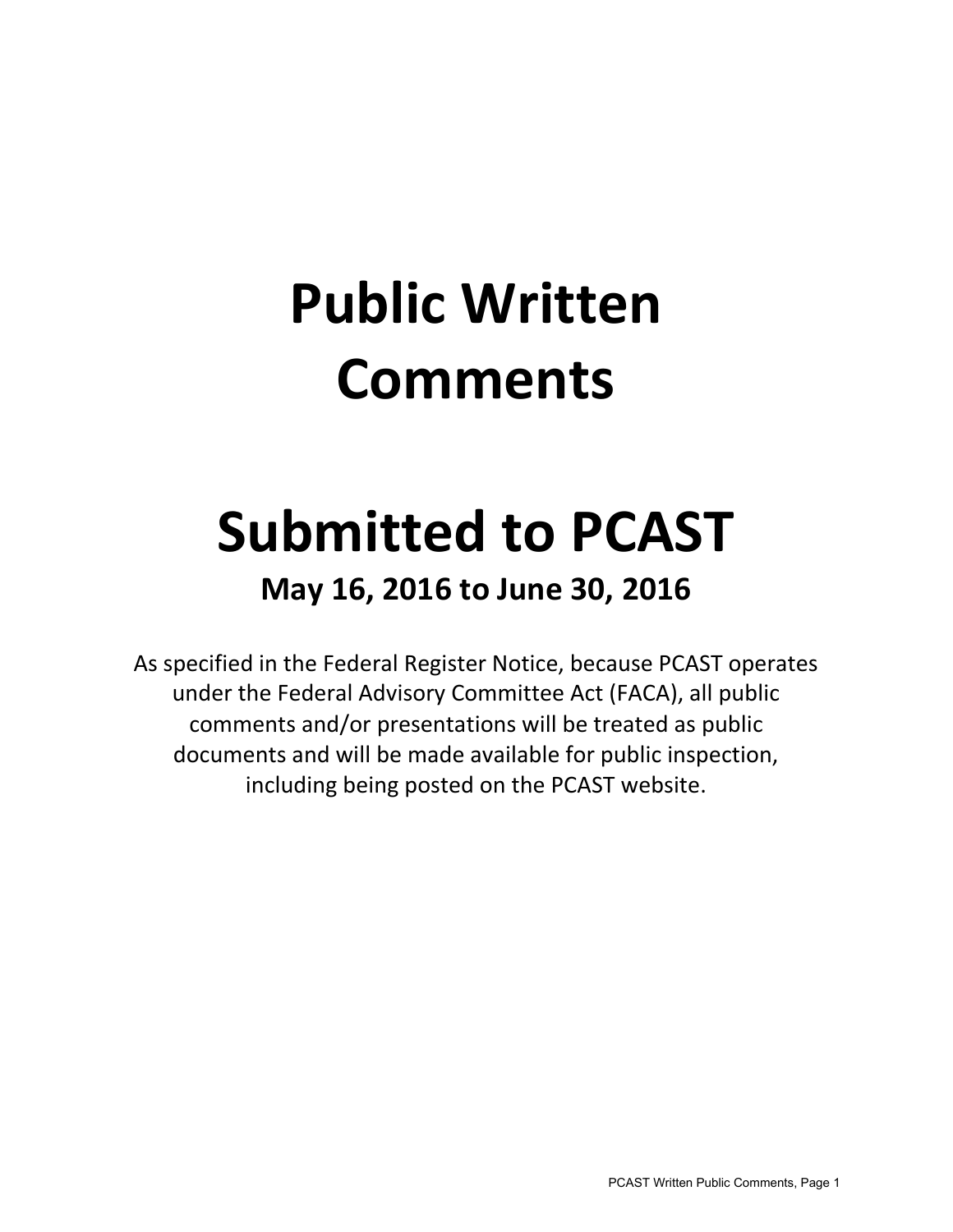| From:    | <b>HAROLD</b>                   |
|----------|---------------------------------|
| Sent:    | Saturday, June 25, 2016 4:38 PM |
| To:      |                                 |
| Cc:      |                                 |
| Subject: | A very exciting development     |
|          |                                 |

A very exciting development ...

This is something you folks need to know ... it will not really affect you and I, due to our age, but it will have a major effects upon our children and grandchildren and on ...

World energy is going to take a real dip in 20 years or so, fossil fuels are finite, how do we protect our standard of living or the world economy and well being? Solar and wind can not provide the quantity of energy necessary for the world ... which sets the tone for social unrest - terrorism ... the haves and the have nots.

That is (will be) the problem!

Now for the solution ...

I have watched some of the 2015‐6 Congressional Energy Hearings and, much to my dismay, find that there is a complete lack of knowledge on the subject of RF Accelerator Driven HEAVY ION FUSION (HIF) efforts for power generation, both from staff and committee members and much of the academic community. Even the NAS report, which was to guide Congress on future energy sources and is referred to at times, is lacking information on what is happening here in the US and abroad in relationship to Inertial Confinement Fusion (ICF) HIF, for the NAS report addressed basically only the fusion efforts using plasma or laser approaches.

There have been bi-annual HIF symposiums in the world and other special conferences on HIF since the 1980s, but that information apparently does not get to the desks of members of Congress or to the Office of Science and DOE. Since these are International Conferences/Workshops, and the reports of the happenings only get back, if a person is in attendance (or one takes the time to read the obscure gray literature). At the meetings I have attended, no representative of the Office of Science/DOE, or Congress has been in attendance.

I have attended a number of these, participating in the break‐out workshop sessions and spoken before the NAS committee before they prepared their report to Congress. But since I spoke about HIF, and it was not the 'main topic' before the committee, at that session, my input seems to have fallen on essentially deaf ears. Since 2010, there has been a real thread of excitement occurring in ICF HIF, in my way of thinking, that has gone totally unobserved or acknowledged.

Starting in 2010, at the HIF Symposium in Darmstadt, Germany, with a paper presented by Dr. Robert J. Burke, CTO of Fusion Power Corporation (FPC) from California, on "Single Pass RF Driver" (SPRFD) and a presentation on commercialization of HIF, that, despite being the last presentation of the conference, was very well attended by the delegates, and as you well know the last presentation is seldom well attended at conferences like this.

In May of 2011, there was the Accelerators in Heavy Ion Fusion Workshop (AHIF), at LBNL, in Berkeley, CA, and this four day meeting included a two day RF Accelerator Working Group. It was literally 'History in the Making' as at the opening session Dr. Robert J. Burke, the CTO of FPC, walked the group thru the 'Single Pass RF Driver' showing how, with 'currently known technologies', one could get enough energy to a DT pellet (using techniques similar to those Basko described back in 2002) to assure that fusion ignition would occur. To quote John Foster in his report to Congress on the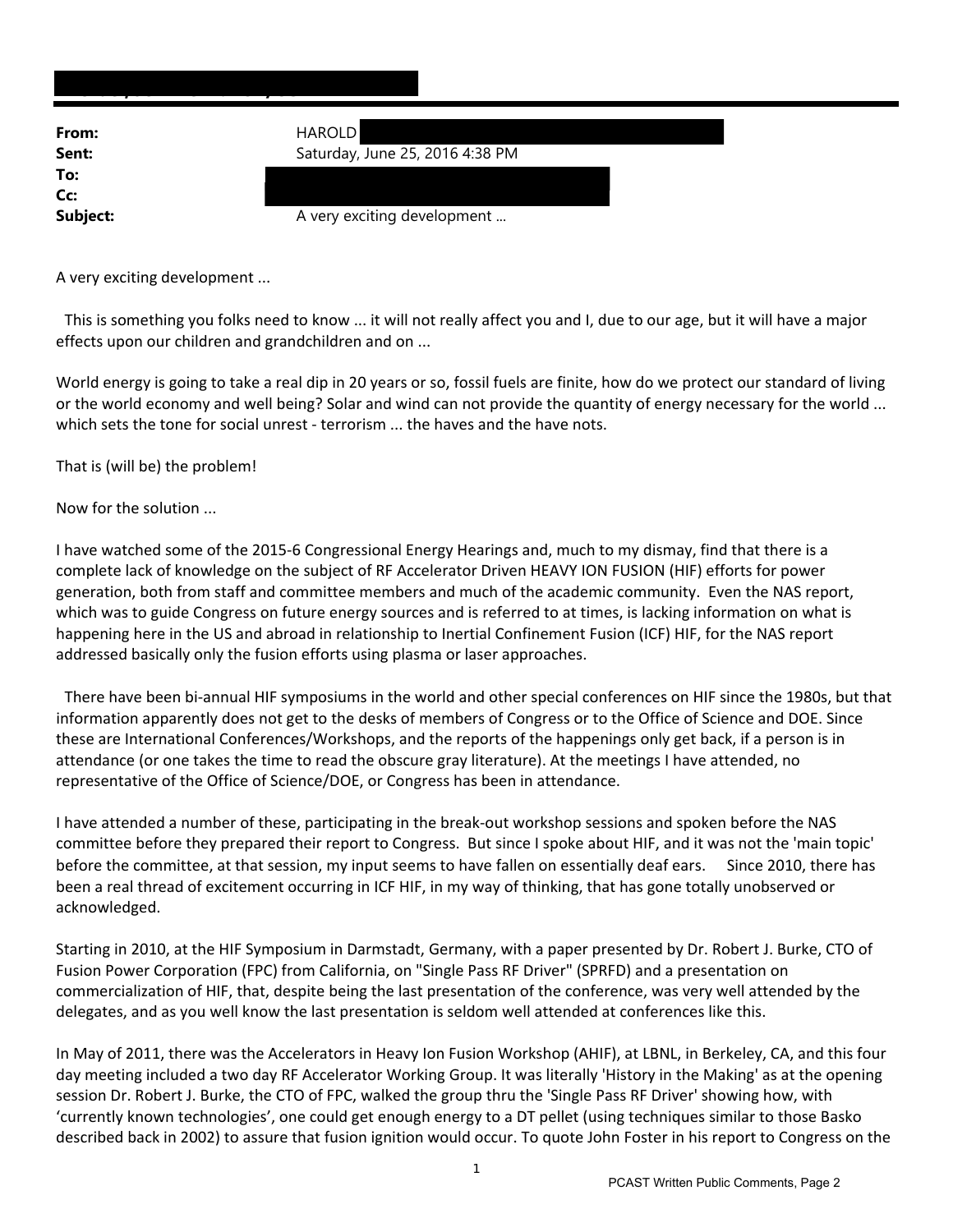ERAB (predecessor to DOE) meeting on Accelerator Driven HIF at Berkeley, May 3, 1979, as accelerator driven HIF having no "show stoppers", "Now, that is kind of exciting"! ‐ Now, this is very exciting!

At the AHIF ‐ RF Accelerator Working Group, break out sessions, on the second and third days, having gone thru the details of Burke's presentation, even Dr. B. Grant Logan, Director of the Virtual National Lab for HIF, concurred with Dr. Burke, that he indeed had enough energy deposited at the pellet to cause fusion of DT. Now that was historical! There was now a way to have controlled DT fusion … but, what has happened since 2011?

I was expecting 'headlines' in the science papers of this great accomplishment, but NOTHING! A vacuum. It still seems to be unknown that this occurred!

I had thought that this AHIF Workshop was in partial preparation of a report to the NAS Committee on what is happening in fusion and fusion energy generation in the US, but, alas, no such report was forwarded, nor acknowledged. The Working Group made some recommendations, but to whom, I do not know! (I was at all of the working group sessions!)

 I went to the NAS Committee meeting in San Diego and presented a written statement and a 5 min. verbal presentation, wherein Dr. R. Betti, a committee member, concurred that FPC's SPRFD would have enough energy at the DT pellet to have fusion ignition occur. One of the co-Chairs came up afterwards and asked the President of FPC "What he wanted?" ... and his response was "a level playing field" as RF Accelerator Driven HIF program has lacked funding for over thirty years in the US and has NO home in the US sciences or DOE. But again, NOTHING! … this has not happened. (I have read the NAS report. I have watch DOE's activities - see Dr. Richter's letter in Science 1994!)

We, the US, have put \$400+ million in ITER and more hundreds of millions in National Ignition Facility (NIF = \$1.2 Billion), annually, since that time, but "\$0" in SPRFD HIF, the most conservative method to achieve fusion, and supported for over 3 decades by the scientific community, in report after report, 1979‐2014, as the "conservative way to go".

At the 2012 HIF Symposium in Berkeley, CA, FPC, again, presented two papers, both of which have been published. (Economic Viability of Large–scale Fusion Systems, ELSERVIER >http://www.sciencedirect.com/science/article/pii/S0168900213007067<, & The Single Pass RF Driver: Final Beam Compression, R. Burke, Nuclear Instruments & Methods in Physics Research A (2014), >http://www.sciencedirect.com/science/article/pii/S0168900213006918< ... but who reads these?

In May of 2013, FPC was awarded a patent for the process in RUSSIA! (No. 2477897). This last year, March 2016, FPC has had the US Patent Office indicate that they have accepted the main body of the FPC application of 2009 for a US patent, this patent has been published 3‐29‐2016 ‐ US#9299461 B2!

If we want fusion to be part of the energy mix in the next decade in the US, SPRFD HIF is the way to go. It has a potential energy return of 50 to 90 times it's energy use!! >www.fusionpowercorporation.com< and Basko's 2002 paper (>http://search.proquest.com/openview/cd5d6f389edc75223da4ea2c030f5277/1?pq‐origsite=gscholar&cbl=36717<). In 2014, a paper published at Cambridge University, by Ramis and Meyer-ter-Vehn, both fusion pellet experts from Europe,(>http://dx.doi.org/10.1017/S0263034615000099)< that supports Dr. Burke's position of SPRFD having more than enough energy deposited on the fusion pellet to have ignition. This is an independent third party, validating FPC's 'conservative' position.

Where are the hooplas, yea, RF Accelerator Driven fusion works!!

Global interest in SPRFD (HIF) is high. But interest in the US is nowhere to be seen. The US needs to remove their blinders. Fusion is doable!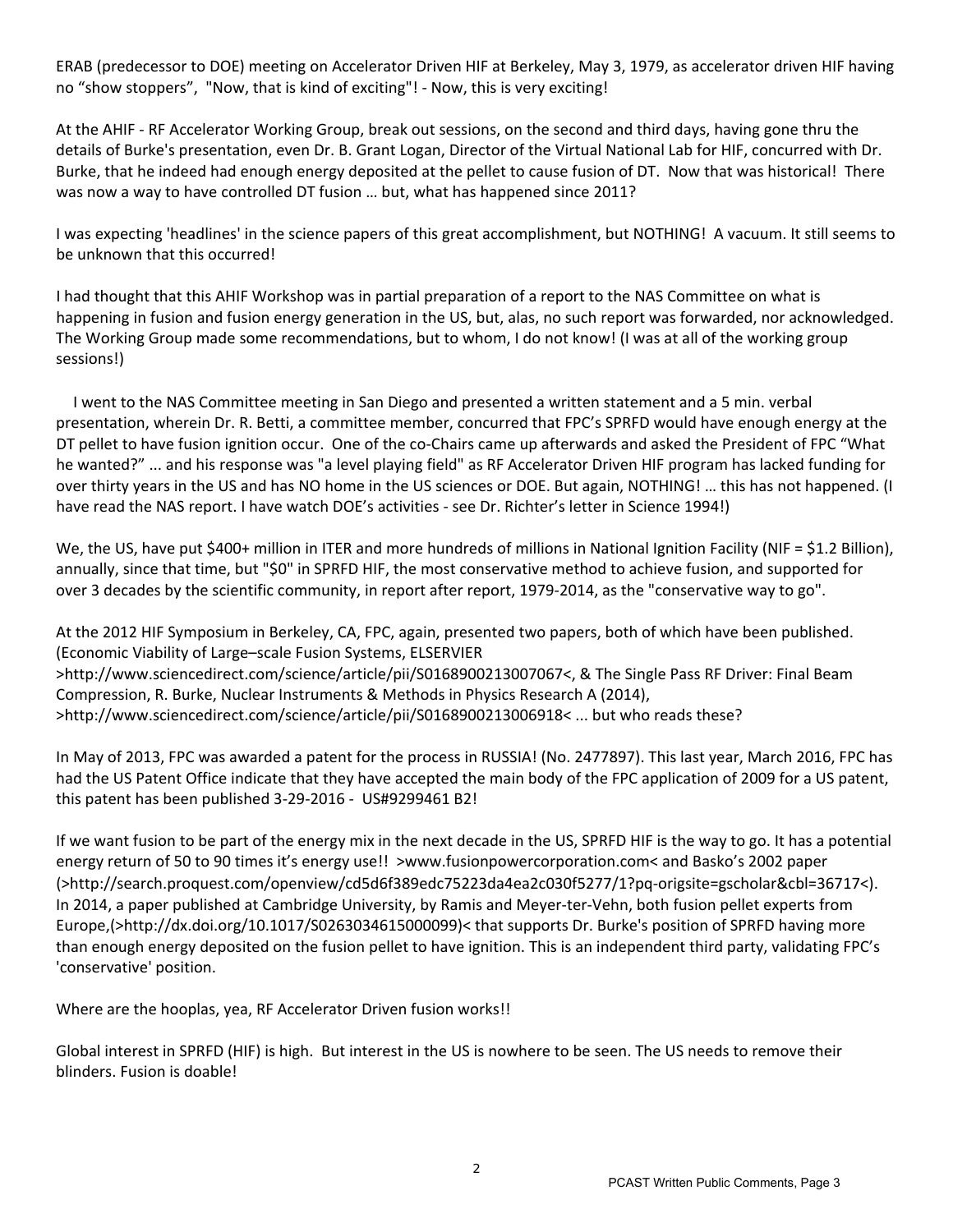SPRFD needs a computer model/simulation done. It has great world importance ... a clean, green and very safe power generation facility improves the health and well being of ALL the world, reversing global warming?? and NO materials for bomb proliferation!! No highly radioactive waste problems!!

I go thru this so that at least you can be informed of what I think is a very exciting development ... SPRFD should be a US project priority, not a project in another country. It is US technology!

The US DOE needs to encourage a demonstration project, built in the US, maybe at a NL site preferably near the ocean, so it can make acre feet of potable water with the lower temperature waste heat, also a known technology, as soon as possible. But, here the US and others are continuing to support modified FISSION and plasmas, with all their associated problems!, for a solution that may be sometime in the next 50 years or more ... well, the the world can not wait that long! ... and should not!

It seems to me, the US would want to pull out all the stops and get this done here in the US before a foreign country commits to doing it. Like the Apollo mission to the moon!

The problems of fission do not need to be continued nor expanded, when we have fusion on the doorstep.

HIF FUSION is clean, green and very safe! NO GHGs! No highly radioactive waste, nor meltdowns and has been shown as do able.

OK, it is time to roll up our sleeves and get this done ... that is the American way!

Sincerely, Hal Helsley

"If you don't make a difference, think about who will . . . "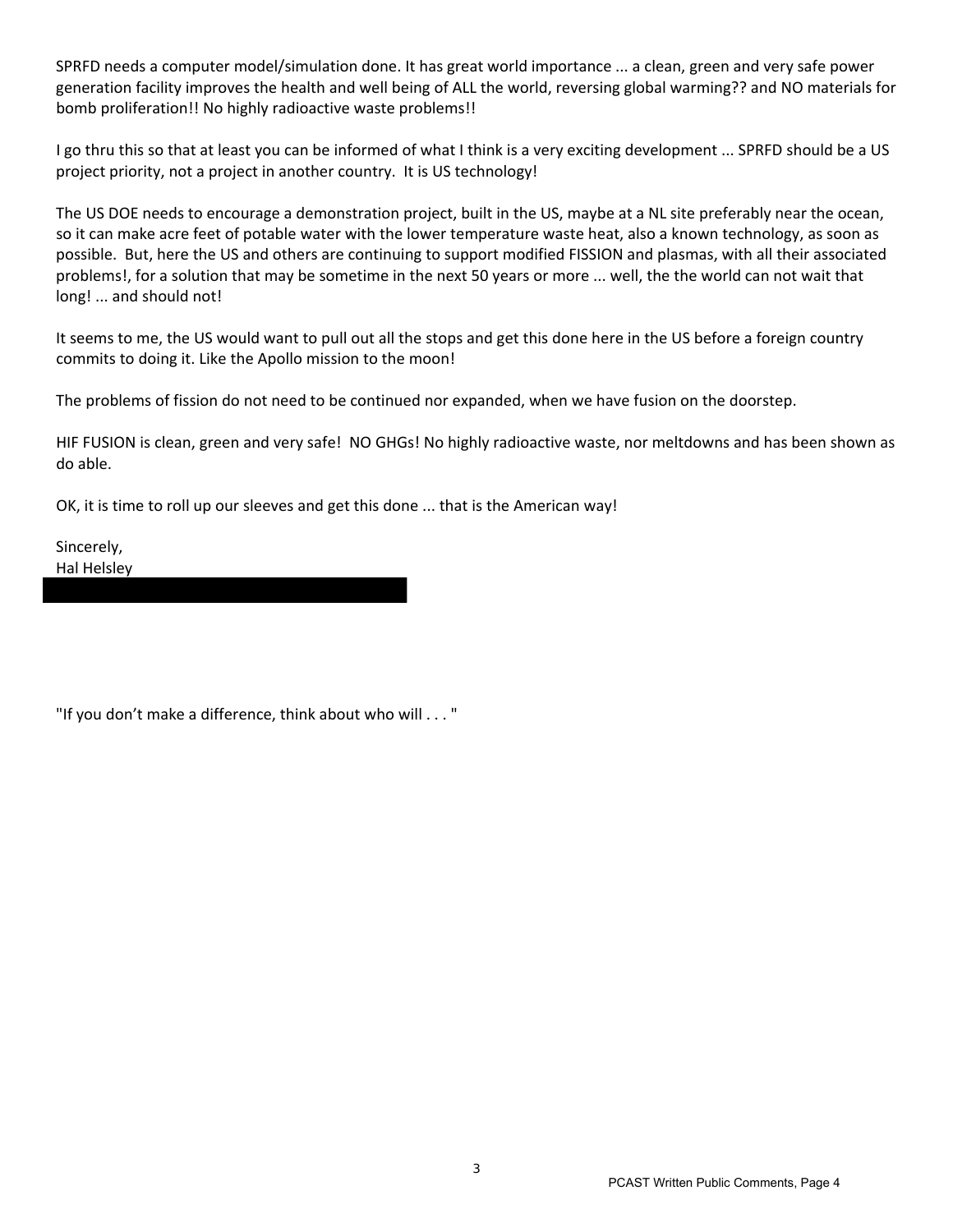**Michael, Jennifer L. EOP/OSTP**

| From: | andrew be                     |
|-------|-------------------------------|
| Sent: | Sunday, June 26, 2016 9:22 PM |
| Т∩∙   |                               |



**Subject:** Facts as at 27/06/2016

I have written previously about my being a victim of technology terrorism and the entities Starlab / Neuroelectrics, Universities in Barcelona, Barcelona Neuroscience, Emotiv being key elements of investigation to this criminal project. I first contacted the European Space Agency by letter around the end September 2015 because they had a case to answer. They have not replied to this nor to approximately 70 subsequent emails(sent to contactesa@esa.int) which provide details of this harassment, intended to describe a daily, logical, pathway of my complex experience. It is a fact that there has been huge improvement in the magnitude of this harassment(approx 1/200th of previously) however it remains a non consensual, violation of my human rights which must never go uninvestigated. Authorities who labelled me as psychotic, are also ignorant of electromagnetic waves, brain computer interface, Satellites and their lack of compliance procedures, length of time of technology projects, technology company alliances, neuroscience and groundbreaking science. Therefore, who in truth believes their own ignorance ‐ is it me or them? There is also an Artificial Intelligence which has been driving this and it has alluded that it is Facebook. This would not be inconsistent with the crazy, sophistication I have witnessed and machines never get hungry or tired. 30 year old billionaires are no more disciplined, today than overpaid, Wall Street rogue traders of the year they were born and authorities still haven't come to grips with that. Machines and Satellites, unlike Government Departments, coordinate their communications within a fraction of a second, globally so it is necessary for me to ask that those who should care, please audit the activities of the European Space Agency, in light of these facts. Yours Sincerely

Andrew Bergwald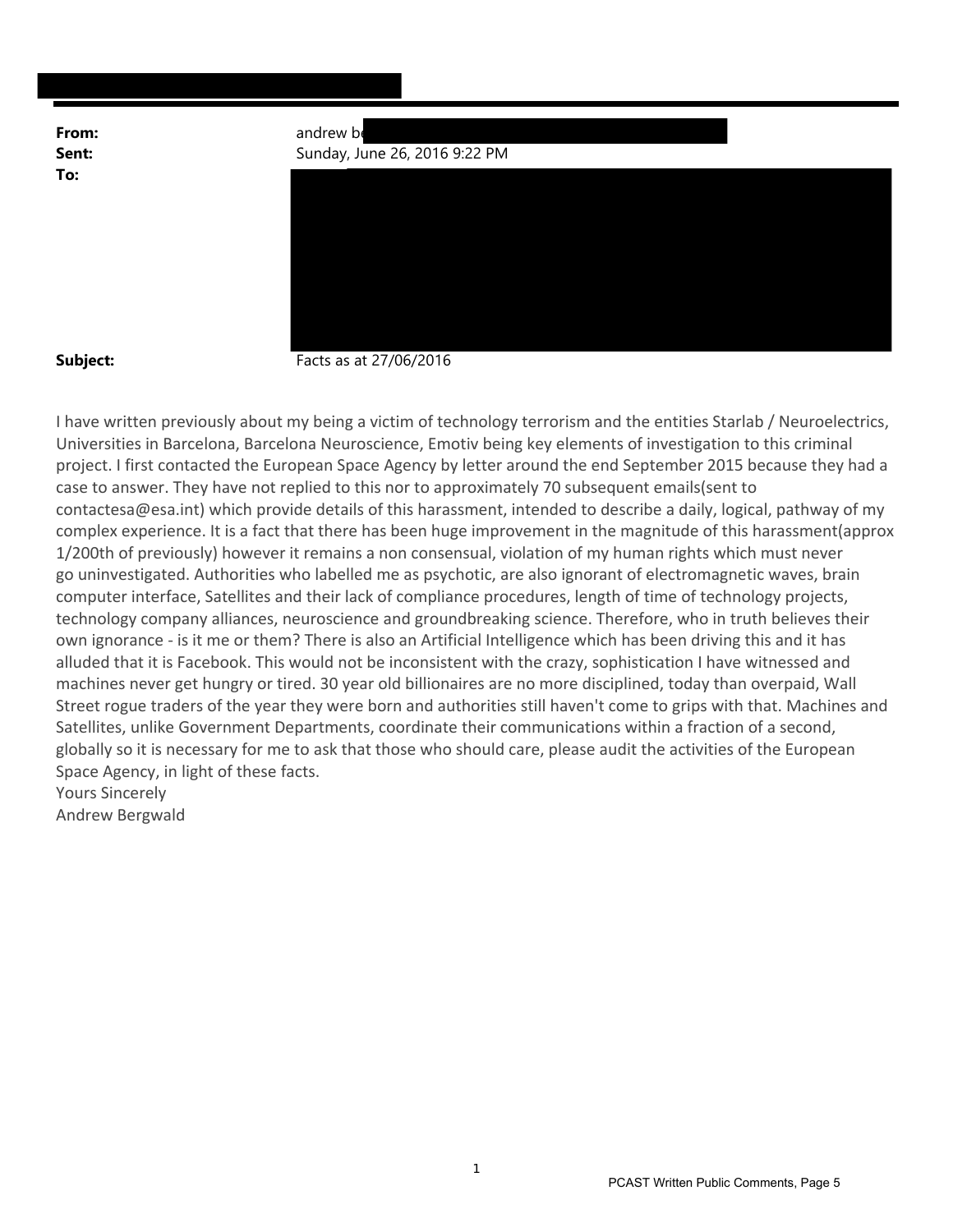| Karen S                                                         |
|-----------------------------------------------------------------|
| Tuesday, June 21, 2016 3:32 PM                                  |
|                                                                 |
| Study on Drinking Water Safety: Fluoride, Chloramine, Lead, etc |
|                                                                 |

**"The evidence against the safety of this public health policy will keep mounting and never disappear again. My ignorance of fluoride in the beginning was a matter of chance. If you ignore this evidence today, it will be a matter of choice."** - *Dr. Phyllis Mullenix, former Head Toxicologist at Forsyth Dental Center (1999)*

**"The EPA hides behind legal wrangling with DHHS in order to ignore the fraud of fluoridation and in so doing, fails to enforce the law pursuant to the Safe Drinking Water Act. In this dereliction of duty, EPA enables corporate interests to externalize their industrial waste to profit off a reckless antiquated water damaging program that corrodes municipal infrastructure, worsens public health and irrevocably harms the developing brains of infants and young children."** *- Jill Jennings-McElheney, verified water poisoned victim in EPA Region IV (2016)*

**"City meetings about drinking water quality are meaningless political stunts, unless they include conversations about the dangers of BOTH fluoride and chloramine and are followed by action!"** *- Erin Brockovich, consumer advocate (2016)*

**"There are numerous mechanisms by which uncontrolled dosing of fluorides through water fluoridation can potentially harm thyroid function, the body and the brain. …. I support federal investigative hearings looking into why our cities and towns are allowed to continue to add fluoride to public water sources.**" *- Dr. Mark Hyman MD, medical correspondent, author and winner of the Linus Pauling Award (2016)*

**"Science absolutely requires independence and integrity. Without them science ceases to be science. It becomes a tool to manipulate people."** *- Dr. Allison Wilson, Co-founder & Science Director of the Bioscience Resource Project (2015)*

### PCAST -

If ever there was a group who could buck the political power that is spreading disinformation about fluoridation it is PCAST. If ever there was a time to do so, it is now. Fluoridation chemicals have been repeatedly documented to leach lead out of pipes and/or generally corrode pipes, increasing lead in water and lead in children. Fluoride is a regulated EPA contaminant, a poison, an inflammatory drug, an adjuvant and endocrine disruptor which is medically ill advised for pregnant women and their fetuses, bottle-fed infants and young children, the elderly, and any with prolonged illness. Fluoride is the only drug added to water to treat people, an action that is considered unethical by most of the world and contrary to the 1947 Nuremberg code and UNESCO 21st century policy on bioethics. Once fluoride is in the water, it is impossible to avoid and consequently worsens the symptoms of inflammatory and renal illnesses.

Proponents are motivated to dismiss opposition and deny evidence of harm because business plans, prestige, and paychecks are dependent on promotion and continuation of community water fluoridation (CWF) policy. There are deep pockets funding this effort, but there is a mountain of scientific and clinical evidence that fluoridation is harmful to approximately half of consumers. But this goes beyond any scientific question of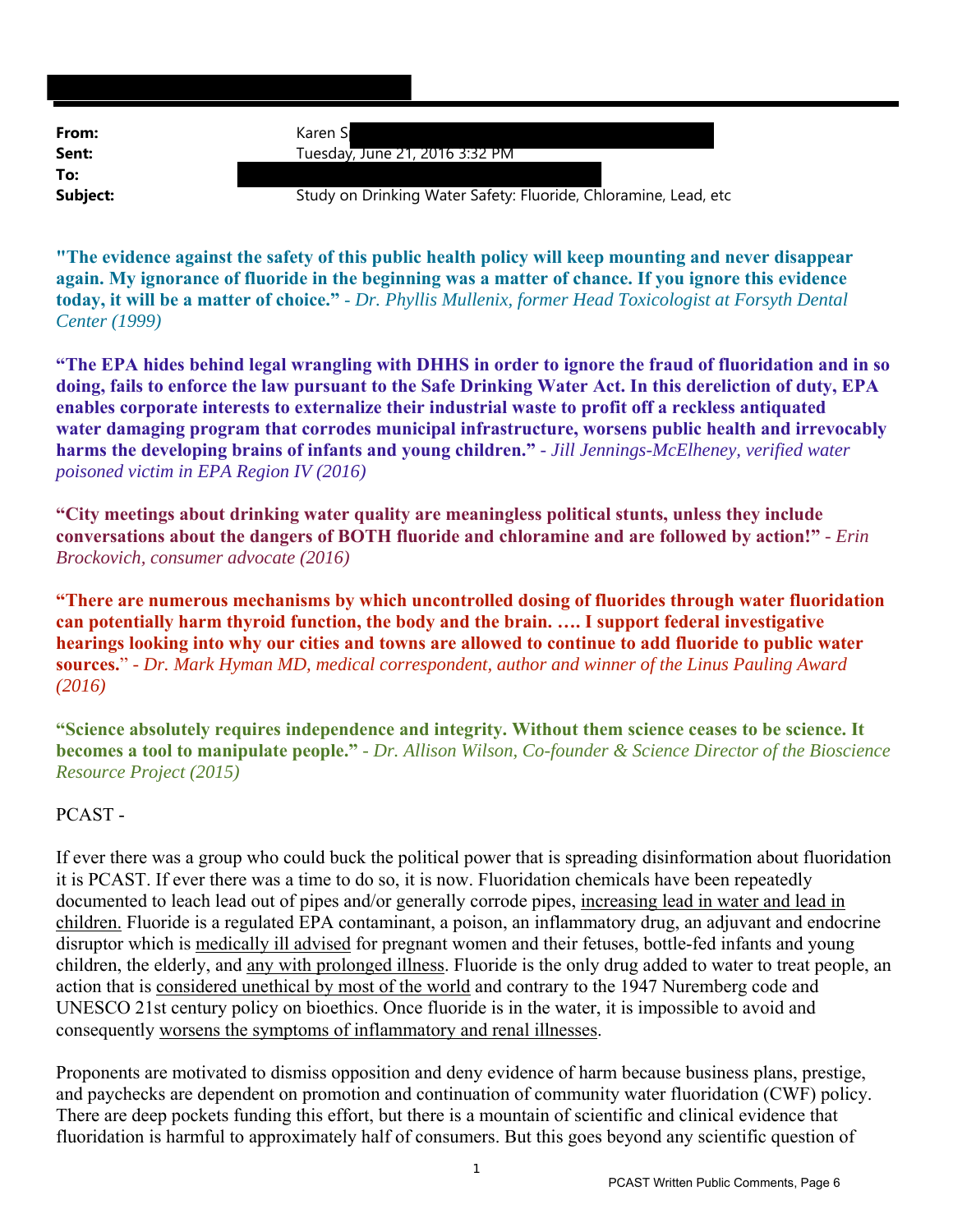CWF benefit or immoral risk/benefit analysis. Not to put too fine a point on it, fluoridation policy is a false dilemma based on flawed studies and falsified data.

I am attaching links to several **documents with extensive citations** to the end of this communication. Please review those documents and citations, but first I will attempt to summarize the key facts for your consideration that addresses the common concepts around fluoridation "consensus":

- 1. Examinations of pro-fluoridation literature by expert international panels in 2000 (York) and 2015 (Cochrane) have found that literature to be poor quality with conclusions not supported by the evidence. The best these reviewers could say is that the limited evidence documented small benefits that amount to some children having one or two fewer cavities, but that panelists had low confidence in that evidence because of the high-risk of bias in the studies. Consequently, panelists and many scientists who have read these reviews have concluded that the benefits of water fluoridation as a public health measure are overstated and has no warrant of safety. Dr. Thomas Zoeller, a U Mass scientist specializing in endocrine studies, is to the point in his comment on the 2015 Cochrane Review, "This study does not support the use of fluoride in drinking water."
- 2. Every large review of fluoridation data has found that there is no significant dental benefit to fluoridation. There is evidence that fluoridation delays tooth eruption probably via suppression of thyroid hormones, and consequently delays onset of cavities in the preschool set, but that 'benefit' is short lived. That is not to say that there isn't some variation among communities which enables pro-F factions to cherry-pick datasets in order to give a false impression. This charge of manipulation was brought against fluoridationists by expert reviewers such as Dr. Philip R.N. Sutton in the 1950s, Dr. John Yiamouyiannis in the 1980s, and most recently against the pro-fluoridation authors of the Calgary cessation study by Professor Trevor Sheldon, chair of 2000 York Review Advisory Board and Dean of the Hull York Medical School in conjunction with the Fluoride Action Network.

Dr. John Colquhoun, the highest ranking dental officer in New Zealand, whose job it was to promote fluoridation and who performed that job admirably for a number of years, famously "changed his mind" based on his review of all the data for all New Zealand schoolchildren. Many other former dental promoters of fluoridation have done the same, including 2006 NRC panelist, Dr. Hardy Limeback BSc, PhD, DDS, former President of Canadian Association of Dental Research and former head of Preventative Dentistry at the University of Toronto, who wrote, "The evidence that fluoride is more harmful than beneficial is now overwhelming... fluoride may be destroying our bones, our teeth, and our overall health."

- 3. The scientists at the EPA have been battling with EPA management over fluoridation policy for decades. Although EPA claims no authority over fluoridation policy, they are charged with setting a MCLG that is protective of health. Eleven EPA unions representing the majority of the scientists, lawyers and engineers wrote EPA management a letter in 2005 recommending a fluoride MCLG of zero (0 ppm). Previously, EPA scientists had been involved with several public rows with management over the falsification of data in their studies, altered conclusions on their reports and general intimidation intended to suppress data unsupportive of fluoridation policy. Accidental whistle blower, Dr. Wm. Marcus, EPA Senior Scientist and Toxicologist, said in 1998 that, "Fluoride is a carcinogen by any standard we use. I believe EPA should act immediately to protect the public, not just on the cancer data, but on the evidence of bone fractures, arthritis and mutagenicity and other effects."
- 4. In 2006, the National Research Council advised the EPA that their MCLG of 4 ppm was not protective of human health and that the EPA had not produced any evidence of any safe level of fluoride in water, or safety data on susceptible sub-populations. In 2011 the EPA said they'd lower the MCLG, but no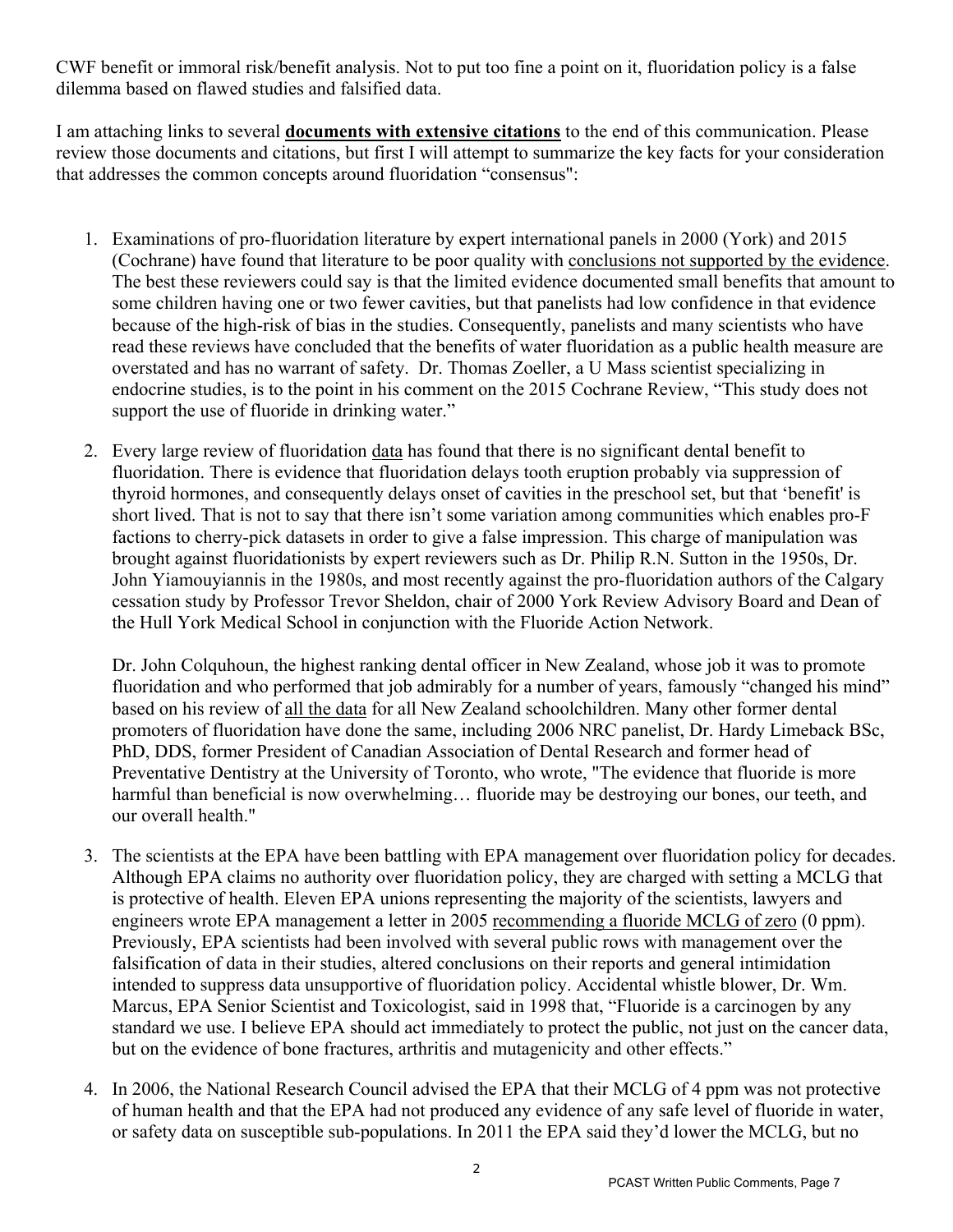action has been taken. The 1993 NRC also advised the EPA that there were significant gaps in the safety studies. Three of the twelve 2006 panelists have been vocal opponents against fluoridation. The pro-F 2006 NRC chair made an unguarded comment once that was also critical of fluoridation. One panelist who has built his career on fluoridation promotion remains committed to making fluoridation the law of the land. In several spots in the NRC report, the panel was divided with the majority opposing one or two others on risk factors. The remaining seven panelist make no comments, the politically expedient course of action, albeit a cowardly stance. Dr. Robert Isaacson whose expertise included Alzheimer's Disease said it succinctly in 2007 in his position statement, "The addition of fluorides to drinking water was, and is, a mistake." Dr. Isaacson wrote he was neutral on the topic of fluoridation when asked to be a panelist, although he had done an experiment with Aluminum Fluoride relative to Alzheimer's Disease.

5. Prior to fluoridation, I believe only about 2% of the American population had any dental fluorosis. The fluoridationists promised that any dental fluorosis increase would not exceed a population impact of 10% and be exclusively very mild to mild, i.e. indistinct white markings on fewer than 25% of teeth. The Public Health Service knew within a dozen years that the increase was in excess of 10%, impacted black children at twice the rate as white children, and included moderate-severe fluorosis which stains 50-100% of the teeth and can include enamel flaking, deformed teeth, and pitting. In the mid 1980s, the national dental fluorosis rate was 24% and around the turn of the century it was 41% with  $\sim$ 4% having mod-severe fluorosis. The most recent NHANES data, yet to be included in a report, suggest that approximately 60% of our teenagers have dental fluorosis with about 20% of poor nonwhite children having moderate to severe dental fluorosis.

Dental fluorosis is a visible mottling of the teeth with white, yellow, tan or brown stains that indicate structural defects. These stains darken with age, and these teeth are more brittle. Fluorosis means "poisoned by fluoride." These same non-white races have higher rates of diabetes and kidney disease which creates a vicious cycle as the more water consumed, the higher dose and retention of fluoride, and sub-optimal kidney functioning increase retention of fluoride. Fluoride is an inflammatory drug and consequently is linked to increased rates of inflammatory diseases such as arthritis and IBD including Celiac and Crohn's diseases. Fluoride is also contraindicated for any with autoimmune disease or who are immunocompromised. It also depresses thyroid hormones and is correlated with learning disabilities. Fluoride is absorbed through the skin when bathing and is absorbed by food through washing and cooking, making it impossible to avoid when the water supply is fluoridated. Civil Rights leaders characterize fluoridation policy as an Environmental Injustice and have been calling for its end since 2011.

6. Fluoride increases lead in water and increases absorption of lead by tissues. We have a several scientific studies since 1999 on this subject that include blood lead samples for several hundred thousand children, animal studies, and other science. The best the fluoridationists can come up with as a rebuttal to this science is 'any study proving fluoridation increases blood lead or tissue lead levels must be flawed because we know fluoridation is safe, and any water test results that indicate higher lead levels must have sampled the water wrong.' - Please, these logical fallacies are the basis of every pro-fluoridation argument regardless of topic. Moreover, fluoridation chemicals are invariably polluted with tramp contaminants, i.e. lead, aluminum, arsenic, barium, cadium, etc. per both NSF and independent assays. The Environmental Working Group, American Academy of Environmental Medicine, and Greater Boston Physicians for Social Responsibility have written of their opposition to fluoridation based on fluoride's sinister biochemistry, contaminated nature, and environmental impact, while the president of the New York chapter of the American Dental Association (ADA) announced that the ADA spent \$10m on fluoridation promotion in 2015, at least \$500k of which funded "social media" efforts.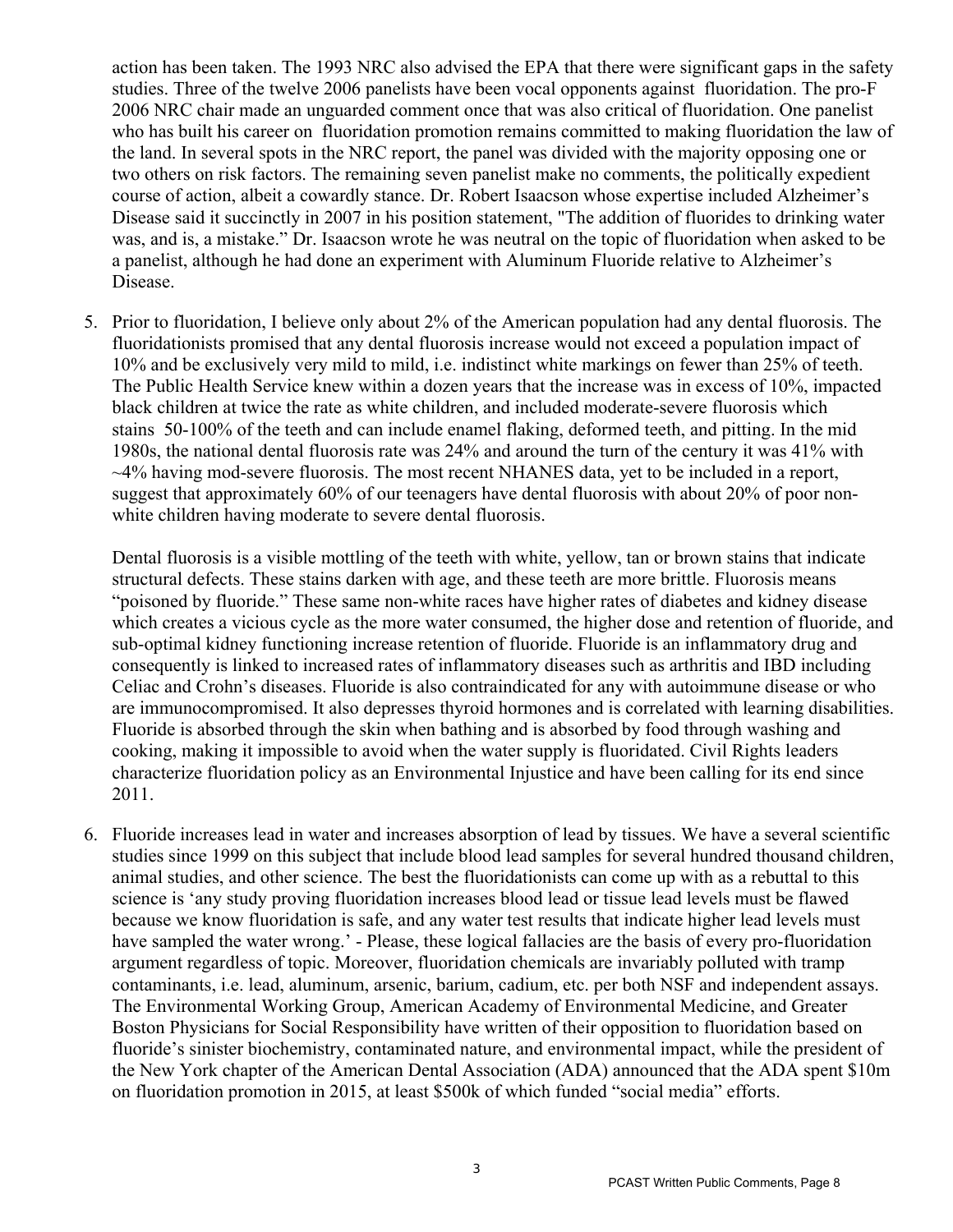I suggest you check out the scientific and legal citations included in the recent documents opposing fluoridation listed below which supports the six points listed above. I also suggest you consider that our apparent sudden realization that there is too much lead in American water is just a glimpse of not only a culture of suppression of truth via gaming of reports but also the result of a terrible 1940s decision by vested interests to market a corrosive poison as a benefit in order to eliminate lawsuits. Prior to the launching of 1940s fluoridation schemes anything above .1 ppm was considered potentially harmful. Recommending up to 1.4 ppm as "optimal" and boosting the danger point to 2.4 ppm was a boon to 1950s polluters. The boost of the MCL/MCLG to 4 ppm in the 1980s was again to benefit corporate polluters. It's time to protect public health instead of corporate profits and professional prestige. Recommend an end to CWF.

- 1. 2016 letter to the National Governors Association from Erin Brockovich, Robert Bowcock and "elite" whistleblower attorney, Michael D. Kohn (lobbying & advocacy) >http://fluoridealert.org/wpcontent/uploads/brockovich-2016.pdf<
- 2. 2016 letter to the American Thyroid Association from Richard Shames, MD, et al. (endocrine disruption & cancer) >http://www.ehcd.com/wp-content/uploads/2016/02/2016\_02\_11\_ATALtrCWF.pdf<
- 3. 2016 petition to the FDA from the Fluoride Action Network and International Academy of Oral Medicine & Toxicology (fluoride supplements & unapproved drugs): >http://fluoridealert.org/wpcontent/uploads/citizens\_petition\_supplements.pdf<
- 4. Fluoride, Chloramine & Lead Resource Sheet (bad for people, pipes, and planet): >https://drive.google.com/open?id=0BxPjobYjirCIM1pjcG03eEYxdTg<
	- o **Chloramine** is also an endocrine disruptor that causes illness in the population, i.e. inflammatory conditions, neurological symptoms, rashes, gastrointestinal symptoms, etc. We need to actually clean our water with filtration and ozone and then treat with a minimum of chemicals in order to protect public health. Chloramine also leaches lead into the water and when combined with fluoridation chemicals, dramatically increases that pollution. Chloramine, like artificial fluoridation chemicals, should be banned from our municipal water supplies in order to protect public health.
- 5. 2015 letter to Institute of Medicine from Erin Brockovich, American Academy of Environmental Medicine, "super lawyer" David P. Matthews, et. al. (contraindications & safety): >https://www.aaemonline.org/pdf/LetterIOM\_2015.04.27.pdf<
- 6. 2014 legal analysis by Prof. Rita Barnett-Rose (ethical & legal considerations): >http://works.bepress.com/rita\_barnett/3/<
- 7. 2014 Peel Canada legal memo and scientific affidavit of 2006 NRC panelist, Dr. Kathleen Thiessen (disproportionate harm & susceptible populations): >http://momsagainstfluoridation.org/sites/default/files/Fluoridation-Legal-Opinion-June-24-14.pdf<

For those who prefer visual testimony, allow me to recommend the following:

- 2001 testimony of Dr. J. Wm. Hirzy, EPA scientist to Congress (28m): >https://www.youtube.com/watch?v=ViNNIwmzTzI <
- 2013 documentary featuring interviews with scientists and lawyers (64m): >http://www.fluoridegate.org/the-film/<
- 2014 interview with Dr. Hans Moolenburgh regarding Dutch study (16m): >https://www.youtube.com/watch?v=Jw3xbtS4vpM<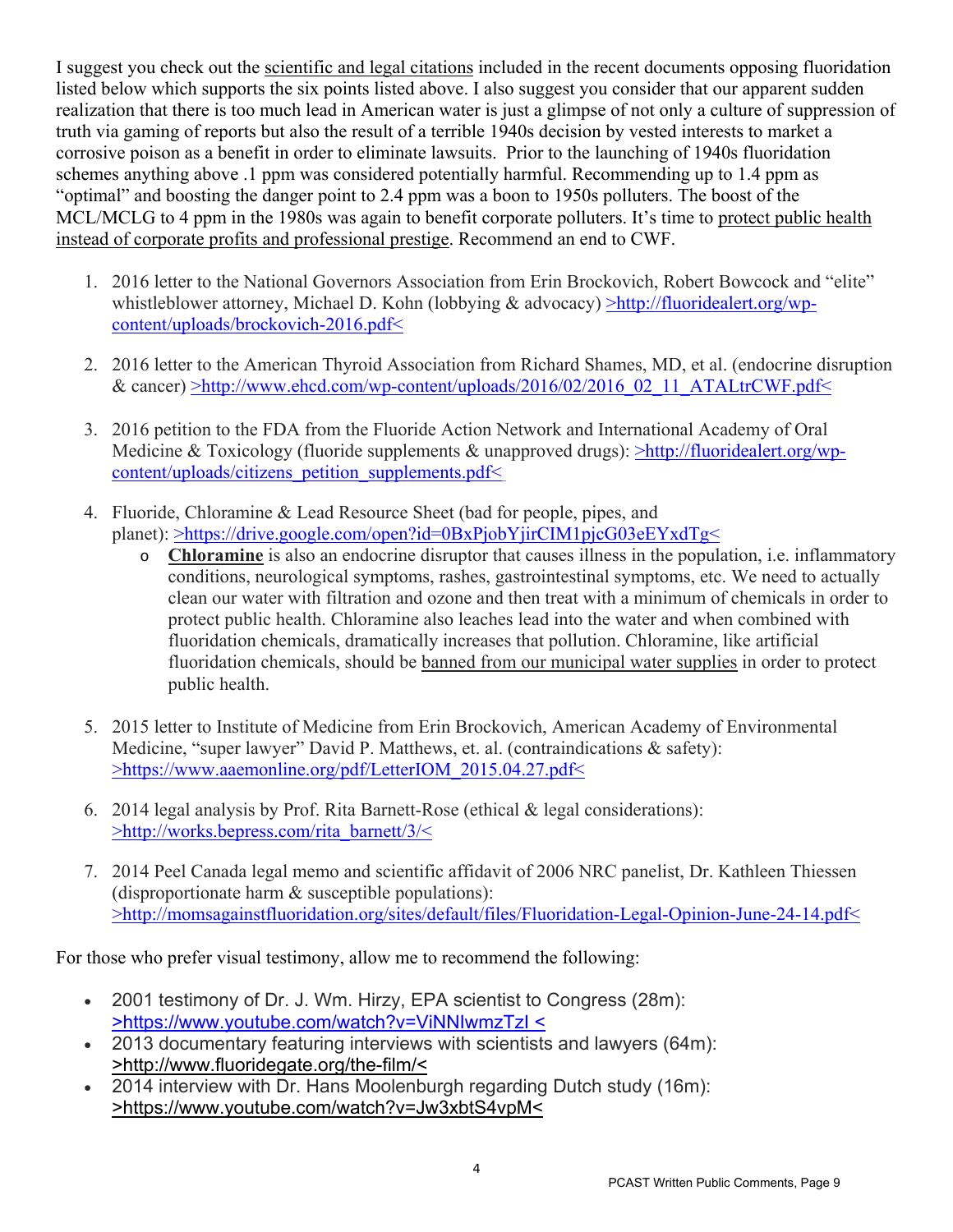o **"As a summary of our research, we are now convinced that fluoridation of the water supplies causes a low grade intoxication of the whole population, with only the approximately 5% most sensitive persons showing acute symptoms.The whole population being subjected to low grade poisoning means that their immune systems are constantly overtaxed..... this can hasten health calamities."** *- Dr. Hans Moolenburgh, 1993 affidavit*

#### Regards,

 $\mathcal{L}_\text{max}$  , where  $\mathcal{L}_\text{max}$  , we have the set of  $\mathcal{L}_\text{max}$ Karen Spencer

Sign the Petition: >http://petitions.moveon.org/sign/dietary-fluoride-and.fb48<

*More power to you if fluoridation doesn't bother you, but not the power to assume it's safe for your neighbor with kidney disease, his pregnant wife or their diabetic daughter!*

*About Karen:* Currently a consultant working with software development teams, Karen Spencer is a former analyst and project leader. She is adept at conducting research and analyzing trends. Her special interests include critical thinking, data-driven decision making, and organizational theory. She and others in her family are among the 15% of Americans with chemical sensitivities triggered by exposure to fluoridated food and drink.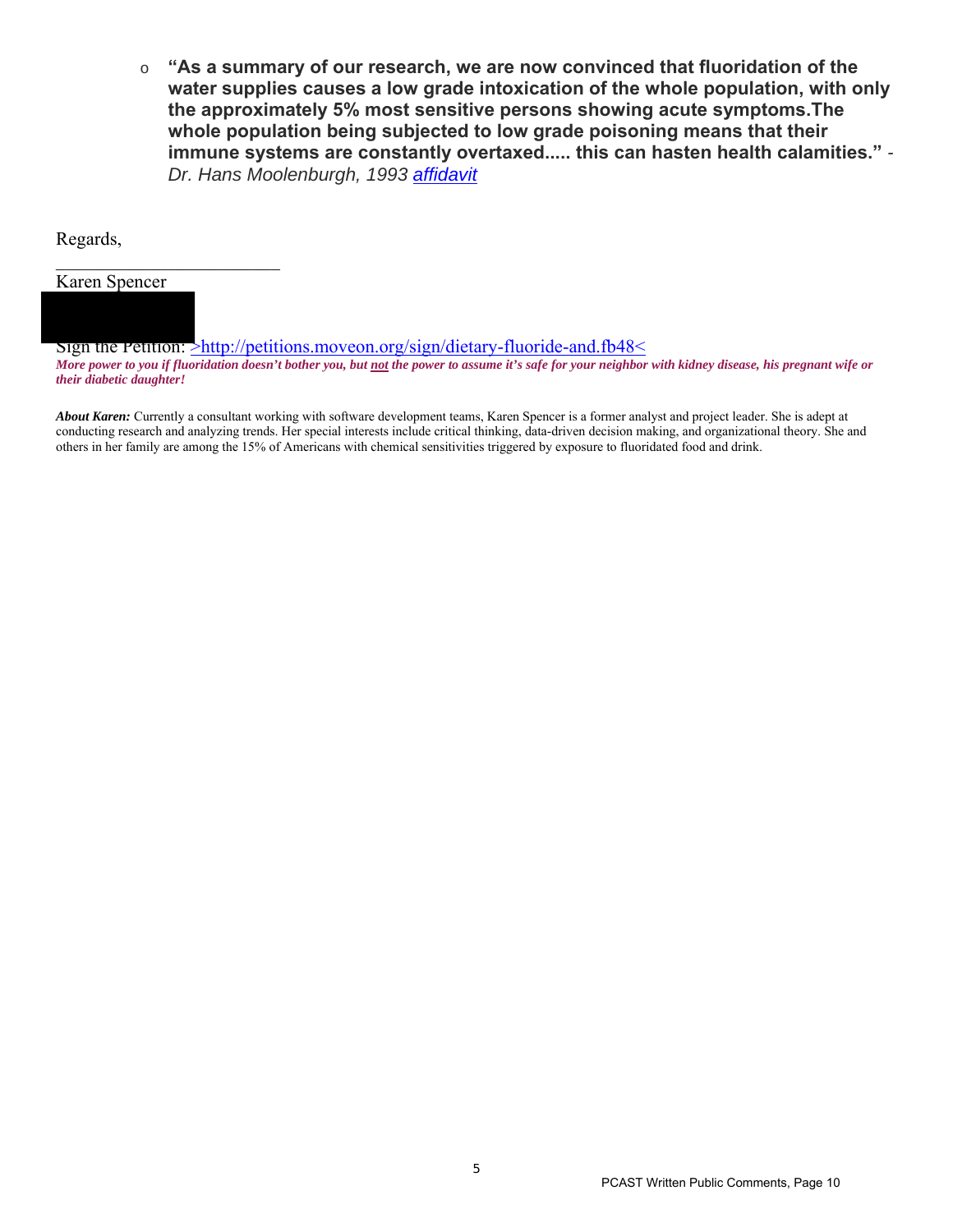| From:               |                                                      |
|---------------------|------------------------------------------------------|
|                     | Susan                                                |
| Sent:               | Monday, June 20, 2016 6:55 PM                        |
| To:                 |                                                      |
| Subject:            | Susan Kanen, whistleblower lead in DC drinking water |
| <b>Attachments:</b> | lead pipeloops SKanen.ppt                            |
|                     |                                                      |

To whom it may concern,

And it is more than beyond time that we as a nation are concerned about lead in drinking water. As a chemist with the Army Corps of Engineers (ACE)in 2005, I saw lead levels in experimental lead service line pipeloops soar to 200 ppb for the summer of 2005 in Washington DC, a full year after addition of phosphate corrosion control that the public was told 'fixed' the lead leaching problem. It essentially cost me my job, as I decided to take my observations to the EPA and ACE Inspector Generals (IG). It didn't seem to concern the EPA IG then who didn't investigate. The ACE IG kept the DC experimental pipes running until this day, but not much else, but has not corrected pipeloops data manipulation that is in evidenced since 4/2008. I write to whom it may concern knowing this may not actually reach anyone who cares that we lead poison generation after generation of inner city children living in older homes with lead service lines (LSL). It seems to be OK with the EPA Reg III whom I have been in discussion for years in the Technical Expert Working Group dialogue, now deeply archived (>https://archive.epa.gov/region03/dclead/web/html/corrosion\_research.html)<. How better to keep the public from knowing EPA Reg III apparently is not concerned with how DC Water has been gaming Lead and Copper Rule (LCR) sampling for decades! LCR Compliance samples from DC avoid LSL up to 67% NON LCR Tier 1, avoiding about 60 consecutive summer days every year, fast flow sampling etc. Many large cities' lead contamination issues are now in the news, a full decade after what I knew to be true is finally some consolation to the cost I paid blowing the whistle. Dr Marc Edwards recognized me as a whistleblower in a TED

talk: >https://www.youtube.com/watch?v=apZynV7lfic< Perhaps I will hear back from someone who is also concerned and I can provide more about what I know about LSL and the EPA chronically not doing its job to protect the population from lead leaching from LSL.

I hope it would concern you, that EPA secretly varied the fluoride concentration in those DC experimental lead pipeloops. **It is beyond time to ask does water fluoridation especially with highly corrosive hydrofluorosilicic acid (HFSA) contribute to lead corrosion from LSL?** Many experts believe it does and I could see this in certain portions of the data from the experimental pipeloops. If you really want to know the answer to this question even if it means nationally stopping water fluoridation, write me back and I can design and supervise several specific experimental setups at the ACE LSL pipeloops. But you may be willfully blind to this important question and perhaps because the political machine behind water fluoridation is too formidable to challenge. It is not your concern anyway.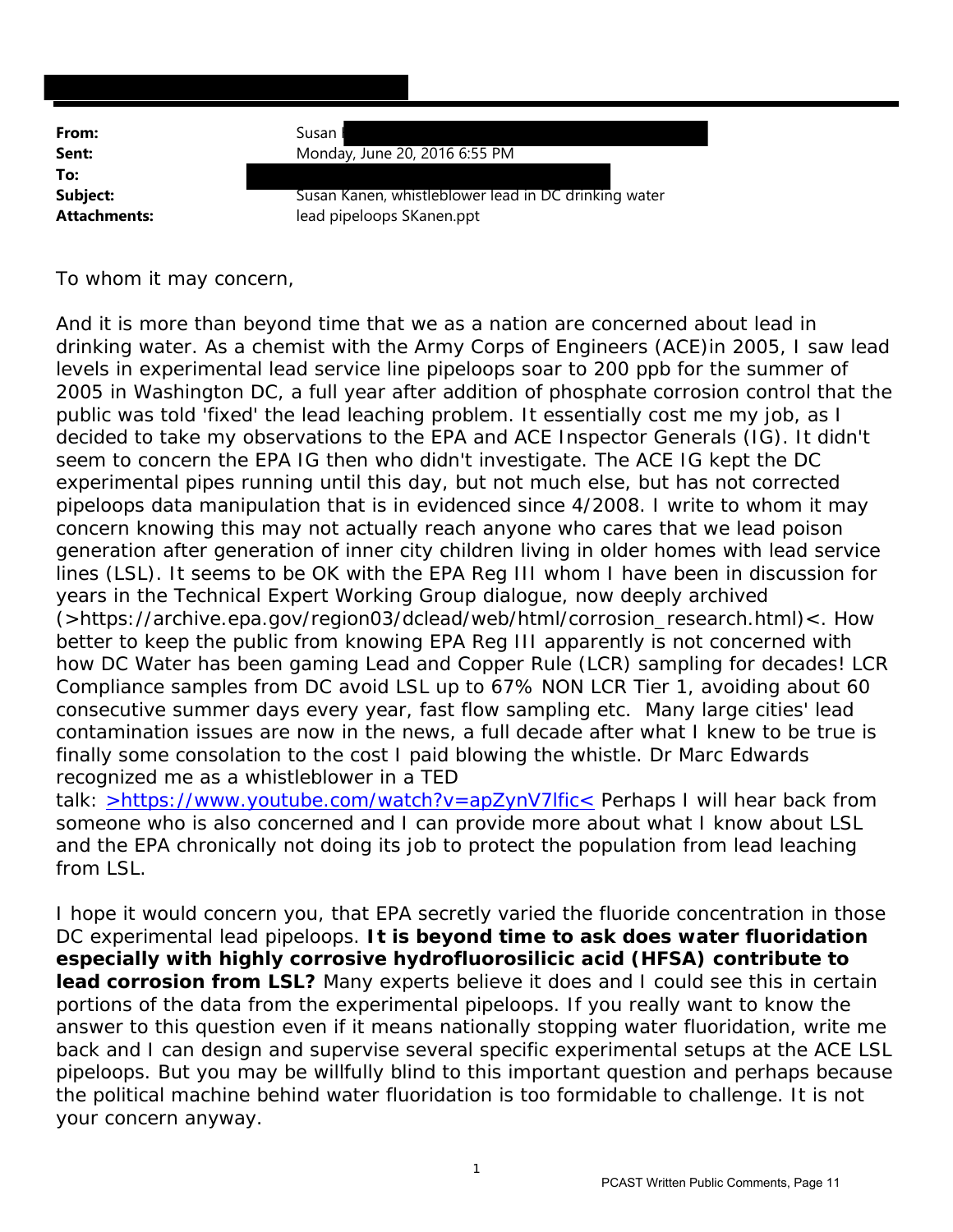To whom it may concern, while in the basement of the water treatment plant I breathed heavier than air poisonous fluorine fumes originating from hydrofluorosilicic acid (HFSA) recovered by the pollution scrubbers of phosphate fertilizer manufacture, but piped into the drinking water. Fumes that released from large indoor basins of fluoridated water that also etched glass and corroded doors and window frames so badly the panes of glass fell out. Avoiding fluoride since 5/2013, I have recovered or at least improved from many ailments including persistent hyperparathyroidism, total hip replacement with bone ashed measuring 1500 ppm (the fluoride toxin bio accumulates), multinodular goiter of the thyroid, hypothyroid symptoms, kidney stones, dental and skeletal fluorosis, neurological issues etc from fluoride poisoning. I am a 62 year old survivor of lifelong exposure, as a daughter of a military dentist, to unknown levels of fluorides in water, toothpaste, pesticides, food and pollution and on the job exposure at the DC water treatment plant. I may be slightly ahead of my baby boomer contemporaries, but millions are not far behind with hypothyroidism, hip replacements, arthritis, cognitive issues for the ailments contributed by long term low level fluoride poisoning. My medical documentation is available for those concerned enough to ask.

It has taken EPA ten years and much independent effort to realize that what I said as a whistleblower in 2006 about lead in drinking water was absolutely correct. How long will it take to get EPA to do its job and protect the public from both lead and fluoride contamination in drinking water? If you are concerned, please contact me.

#### Susan Kanen,

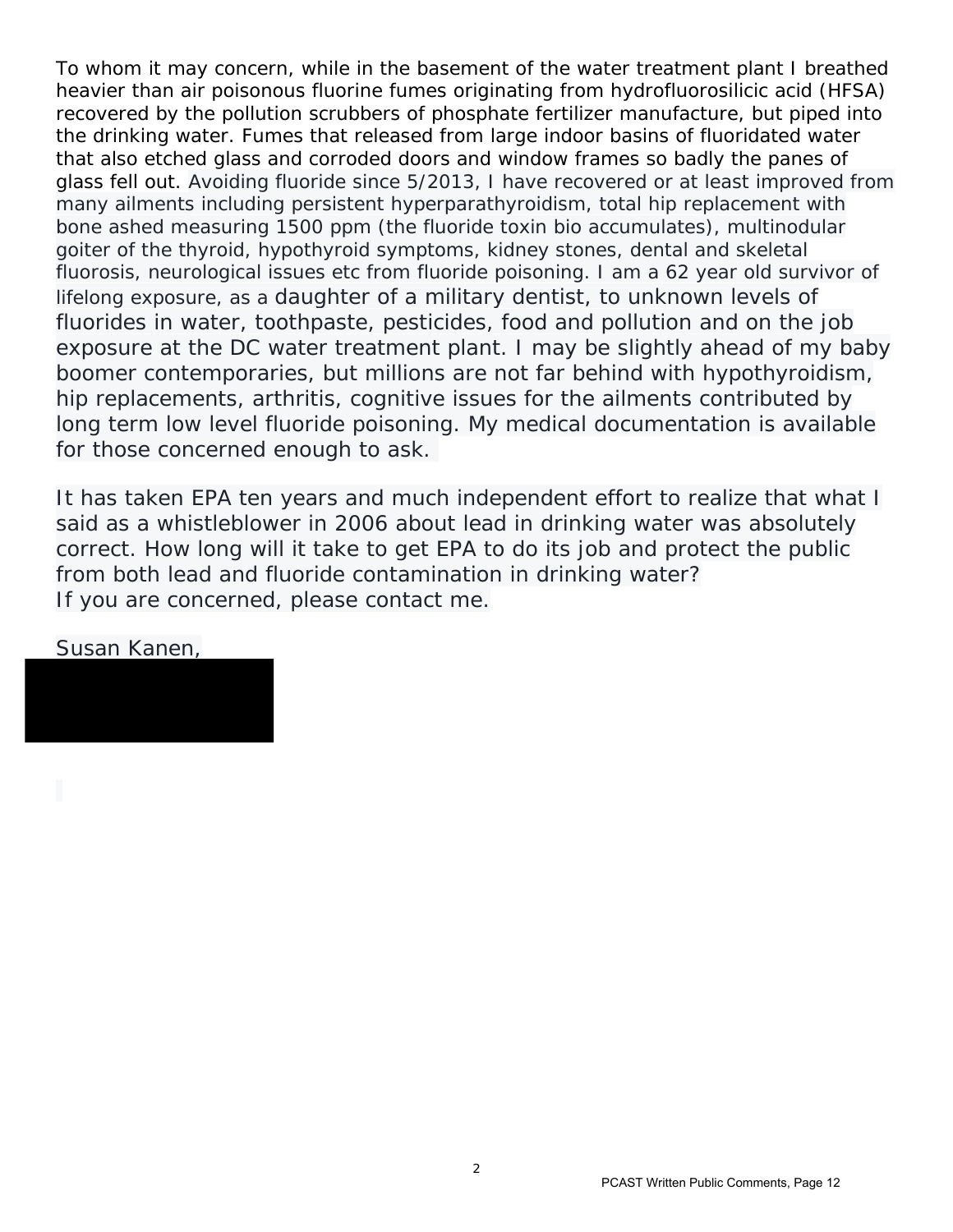| From:    |                                                                                                   |
|----------|---------------------------------------------------------------------------------------------------|
| Sent:    | Wednesday, June 22, 2016 10:41 PM                                                                 |
| To:      |                                                                                                   |
| Subject: | President's Council of Advisors on Science and Technology (PCAST) Webcast Question<br>- Forensics |

#### June 22, 2016 – Regarding Forensics

In your efforts, please do not forget to ask what the criterion for each conclusion is (for any pattern evidence conclusion). Bitemarks may be highly unreliable, but that does not mean they should be inadmissible. Ted Bundy's teeth impressions were very distinctive and therefore a reliable conclusion could be arrived at in that case. Many studies show that fingerprint conclusions are highly reliable, but the conclusion in the Brandon Mayfield case was not reliable. Why? It was not because Mayfield and Daoud had remarkably similar fingerprints! More important than the foundational elements or the reliability of the discipline, is the reliability of each specific conclusion. Which conclusions are at risk for error?

This is similar to long division, long division is reliable but that does not mean every conclusion using long division is reliable. A judge needs to look at the criteria for the conclusion (the criteria for an Identification) and determine if that criteria was met.

Currently, many disciplines say the criteria for an identification is 'when the practitioner would not expect to see this much correspondence repeated in another source (DOJ language for testimony). That is not a criteria, that is a personal belief. People do not expect a lot of things, but just because we have not seen something before does not mean it does not exist. A criteria for a conclusion does not have to be numeric or statistical to be scientific, although that would be nice; a criteria can be a verbal continuum (like the medical severity levels: stable vs critical).

Reliability of the science is important for admissibility; but reliability of a specific conclusion is what is important to an innocent person on trial.

Sincerely, Michele Triplett

Virus‐free. >www.avast.com<